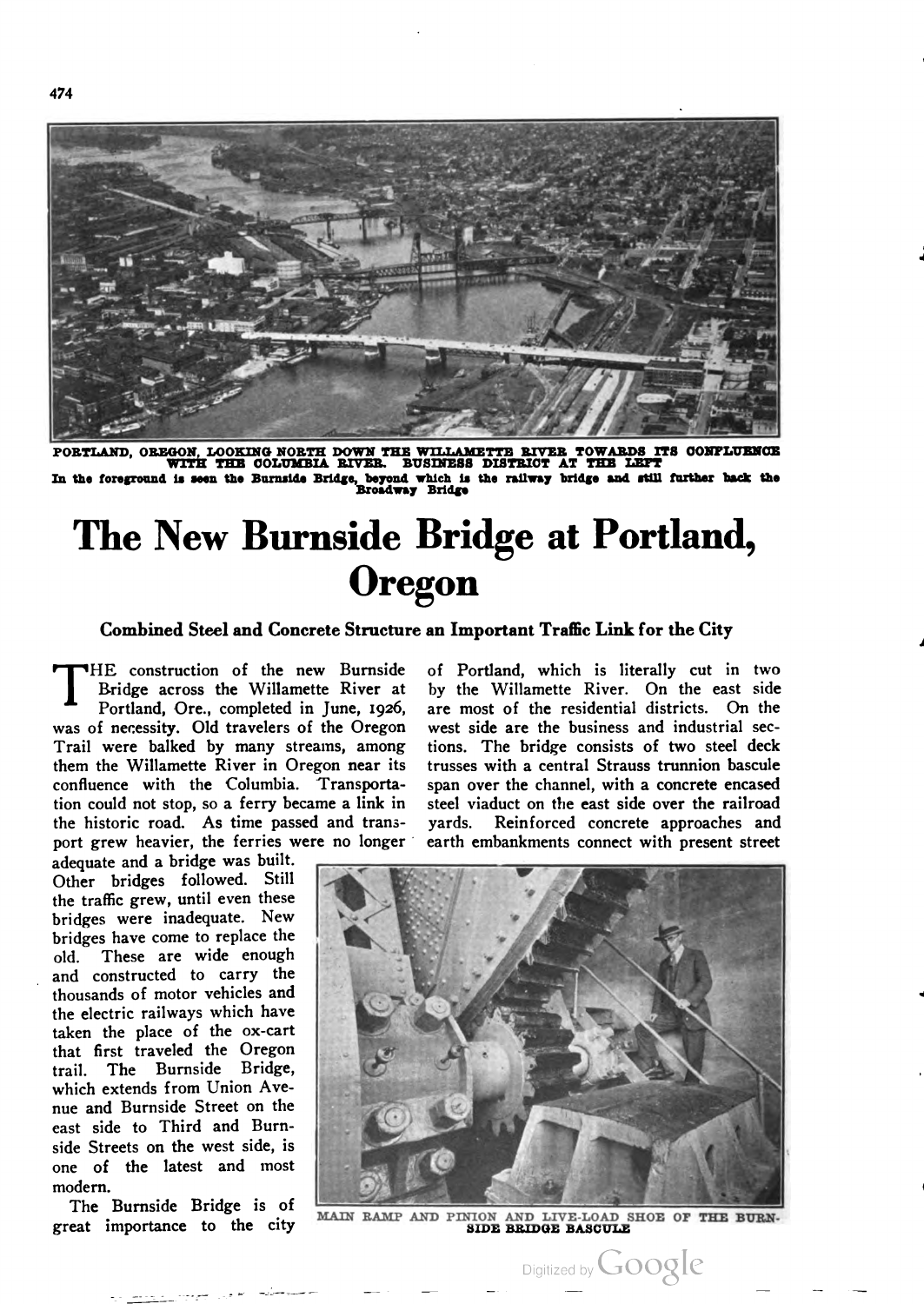grades. The entire structure carries an un surfaced reinforced concrete pavement. The use of concrete on the bascule span is, it is be lieved, the first departure from former meth ods. This material was used because of the minimum wear, thereby eliminating trouble and repair expense, and because the factor of safety to motor travel is high.

The total length of the bridge is 2,307 feet between abutment walls. Its total length, in cluding approaches, is 2,925 feet. The river span includes two truss spans of 266 feet,  $5\frac{1}{4}$  inches, and one double leaf bascule span measuring 252 feet between trunnions.

The width of the river channel is 213 feet between the bascule piers. The maximum ver tical clearance of the bascule span is 70.37 feet above city datum, or 67.27 feet above govern

platforms are connected by <sup>a</sup> subway. A simi lar subway connects the southeast and north east corners at the intersection of Burnside and Third Streets.

The bascule span is not one of the longest in existence, but it is unusually wide and heavy. Each bascule leaf weighs about 930 tons and is balanced by a counterweight which weighs approximately 1,700 tons. The total weight of 2,630 tons is supported on two trunnion pins, each of which carries 1,315 tons. The whole leaf revolves around the two trunnion pins when the bridge is being either opened or closed.

In the closed position the bascule leaves are locked one against the other so as to prevent any relative movement when, for instance, a street car passes from one leaf to the other.



THE COMPLETED BURNSIDE BRIDGE OPEN FOR PASSAGE OF VESSEL This picture is taken looking north toward the railroad bridge

ment datum, which is considered identical with "low water." The bases of the main bridge piers are 68 x 78 feet, while the main shafts of these piers are  $55 \times 65$  feet. The roadway rises to a maximum elevation of 77.65 feet above city datum with a maximum grade of 3.84 per cent on the west approach.

On the approaches west of Front Street and east of East Second Street, the roadway is 90 feet wide between curbs, and the sidewalks have about 8 feet clear width. This accommo dates two street-car tracks and in addition thereto six lines of traffic.

Through a bottle-neck arrangement the width of the roadway for the river spans and part of the approaches is narrowed to 68 feet, giving space for two street-car tracks and four lanes of traffic. The sidewalks are about 7 feet wide.

At Front Street staircases lead to the bridge and also to loading platforms. At Second Street all four street corners and two loading

For the operation of the bascule leaves there are four motors of 70 horsepower each. These motors act through a series of gears in a pinion which drives circular racks attached to the main trusses. The theoretical time for com plete opening is nearly 70 seconds, but whereas there is under ordinary conditions an excess of power, the actual opening or closing time may be about one minute. Not only the bascule leaves, but also the center lock and the road way gates are electrically operated.

Ordinarily the whole bascule span will be operated from the west side, although it is possible to operate each leaf from its own side. A submarine cable connects the two bascule piers, thus making it possible to transfer the current from one side of the bridge to the other. This makes it possible to operate the bridge even if the current supplied from the west side or from the east side breaks down.

The Burnside Bridge was financed by a

Digitized by Google